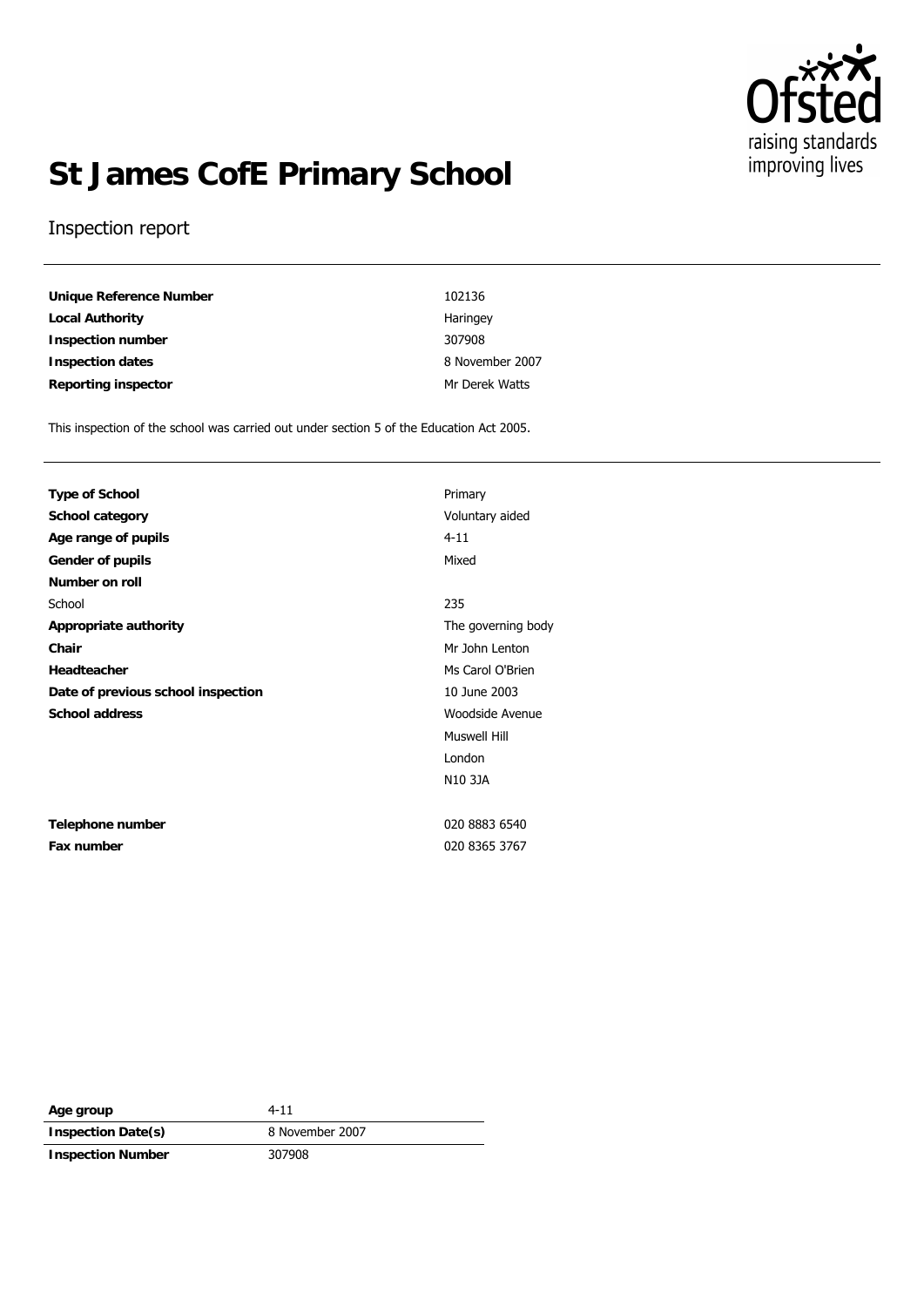#### (c) Crown copyright 2007

#### Website: www.ofsted.gov.uk

This document may be reproduced in whole or in part for non commercial educational purposes, provided that the information quoted is reproduced without adaptation and the source and date of publication are stated.

Further copies of this report are obtainable from the school. Under the Education Act 2005, the school must provide a copy of this report free of charge to certain categories of people. A charge not exceeding the full cost of reproduction may be made for any other copies supplied.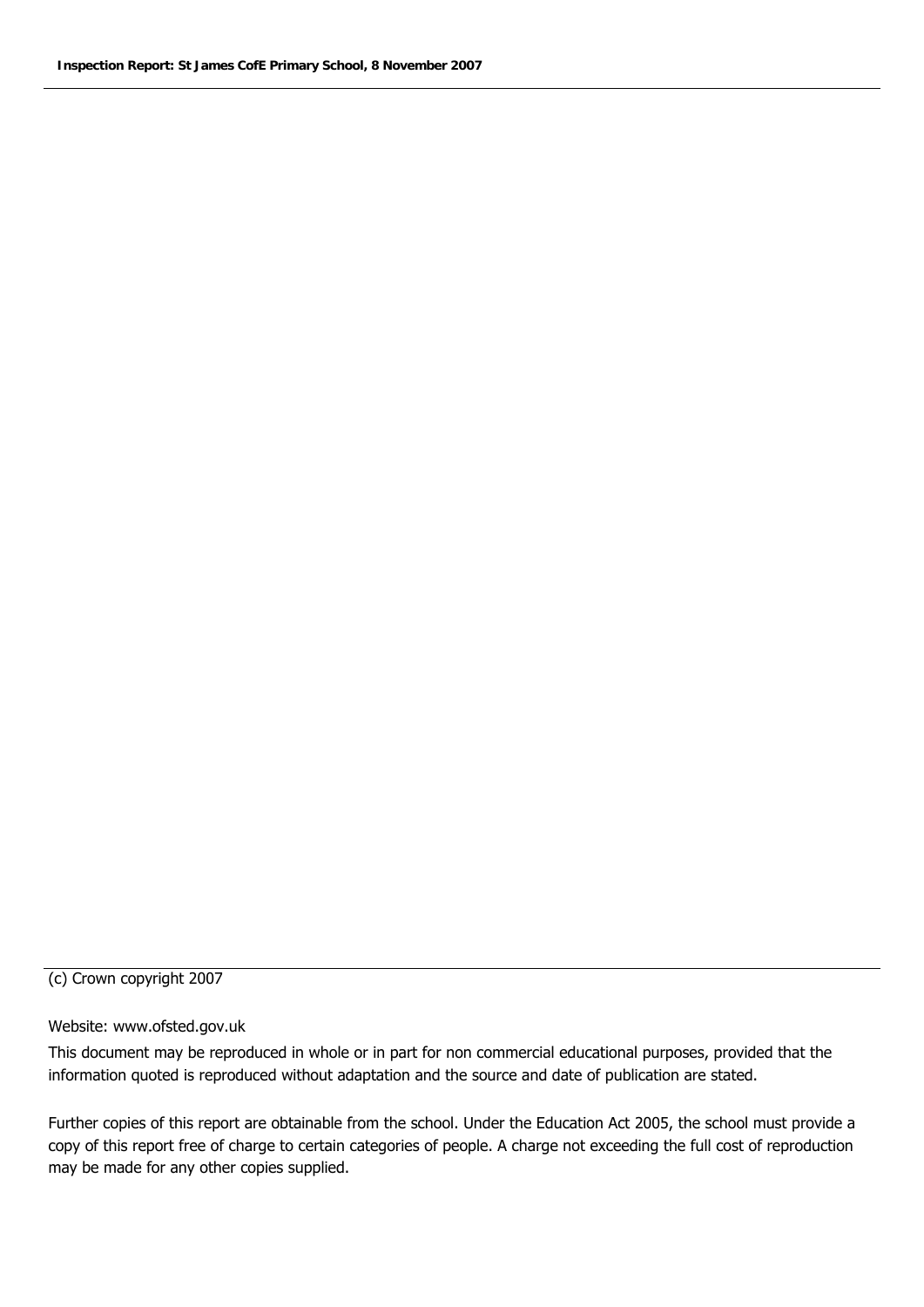## **Introduction**

The inspection was carried out by an Additional Inspector.

The inspector evaluated the overall effectiveness of the school, investigated and evaluated the following aspects: achievement and standards, personal development and well-being, teaching and learning, the curriculum, care guidance and support and leadership and management. The following areas emerged from the school's pre-inspection documentation as specific areas to be explored:

- The factors contributing to the school's consistently high standards.
- The action being taken to increase boys' progress in writing in Years 3 to 6.

Evidence was gathered through class observations, discussions with pupils and staff and the examination of pupils' work, school records and parents' questionnaires.

### **Description of the school**

St James Church of England School is an average size primary school. About 80% of the pupil population come from a White British background. The remainder come from a range of other ethnic backgrounds including other White backgrounds, Black African and Black Caribbean. The proportion of pupils with learning difficulties and disabilities is below average. A few pupils speak English as an additional language but very few of these are at an early stage of learning English. The proportion of pupils eligible for free school meals is very low when compared to other schools. At the time of the last inspection, the school was experiencing considerable staff changes. Staffing has been more settled during the past two years.

## **Key for inspection grades**

| Grade 1 | Outstanding  |
|---------|--------------|
| Grade 2 | Good         |
| Grade 3 | Satisfactory |
| Grade 4 | Inadequate   |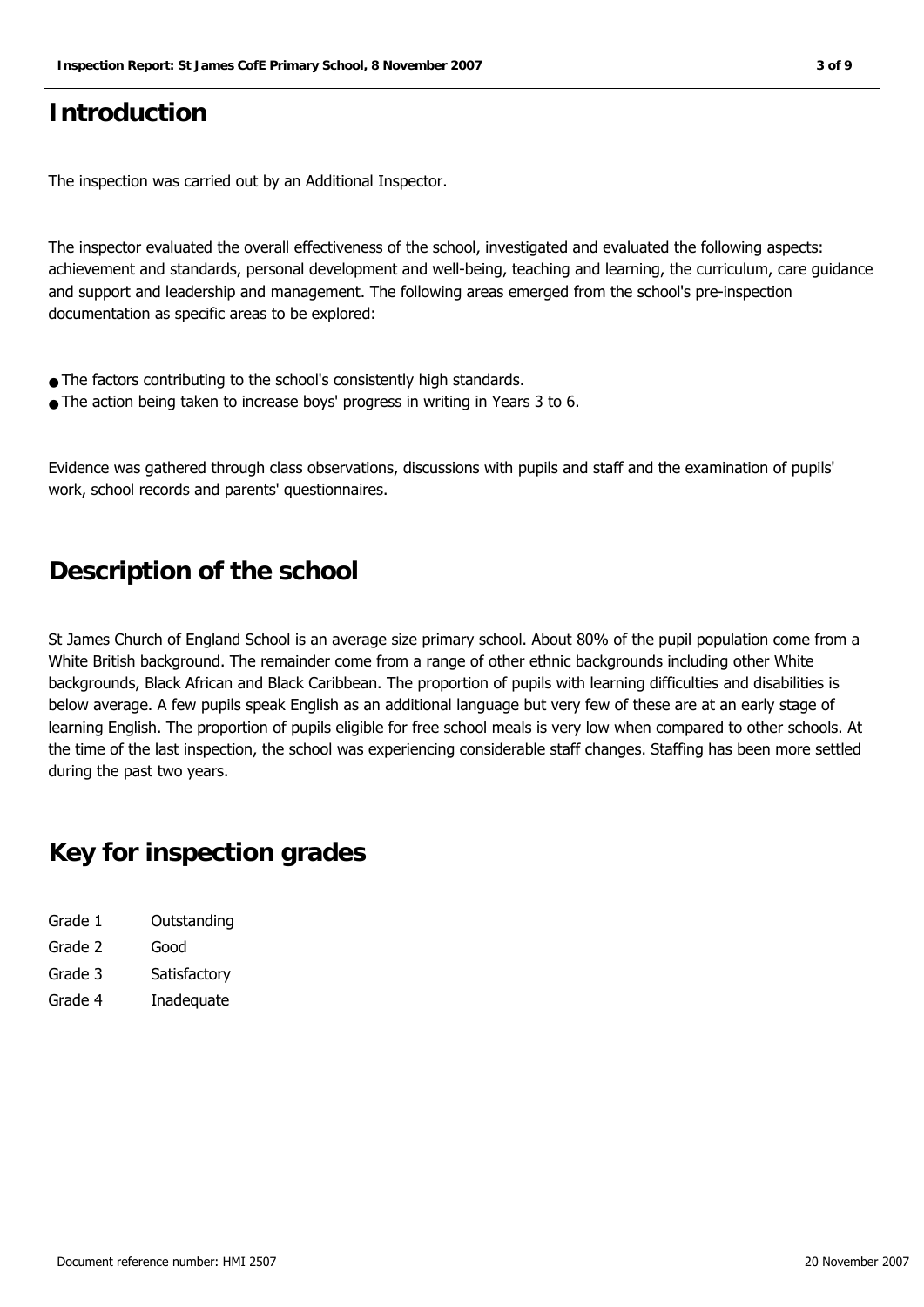#### **Overall effectiveness of the school <b>Grade:** 1

St James CofE Primary is an outstanding school. Pupils achieve exceptionally well because of outstanding teaching and a highly effective curriculum. Standards are exceptionally high by the end of Year 2 and Year 6. Excellent care, guidance and support and a very positive school atmosphere lead to outstanding personal development and well-being for pupils. The school's mission of 'Learning to Live, Living to Learn and Learning from Christ' pervades all aspects of its work. Parents and the community hold the school in high regard. Typical comments from the parental survey were, 'Very happy with the school, teachers and headteacher', 'High standards of teaching and behaviour', 'Our children progress very well', 'Warm welcoming atmosphere' and 'Couldn't ask for any more, the school is excellent.'

Outstanding leadership and management are the crucial factors contributing to the school's effectiveness and success. The headteacher, senior staff and governors successfully promote outstanding educational provision and this gives rise to outstanding outcomes for pupils. The experienced and highly competent headteacher provides outstanding leadership and educational direction. Other senior leaders provide excellent support. A more settled staff has enabled the school to share leadership responsibilities more widely. The strong emphasis on professional development and support means that all leaders contribute positively to the school's effectiveness and improvements. The school's performance is systematically reviewed and findings are used very well to guide planning for improvement and to set challenging targets. Governors are committed, supportive and have an extremely good understanding of the school's performance. Accurate self-evaluation, improved attendance, improved provison and the consistently high standards of the past two years demonstrate the school's outstanding capacity to improve.

High quality teaching enables pupils to make outstanding progress. Teachers' enthusiasm, strong subject knowledge and creative use of resources inspire and motivate the pupils. The purpose of lessons is made clear so that pupils know what they are expected to learn. Outstanding relationships have been established between teachers and their pupils. Teachers' instructions and explanations are clear and informative. Skilful questioning is used to challenge pupils' thinking and to check their understanding. Pupils are extremely articulate, confident and thoughtful in their responses. They are enthusiastic learners who respond really well to their teachers' high expectations of learning and behaviour. Interesting activities and tasks are well matched to pupils' abilities and needs. As a result, all pupils, including higher attainers, are challenged well, are highly productive and make exceptional gains in their learning. Pupils work extremely well collaboratively in discussions or when solving problems. Teaching assistants are well directed and make a valuable contribution to pupils' learning, particularly those with learning difficulties. Information and communication technology is used well by teachers and pupils to support teaching and learning. For example, in a geography topic, Year 5 pupils created good quality multi-media presentations to highlight the problems of the lack of protected water in Tanzania. The marking of pupils' work is highly effective. Praise and encouragement is given for good work and constructive comments help pupils to improve.

Standards are exceptionally high across the school. Over the past two years, standards by the end of Year 2 have improved from the above average levels of 2005 to be well above average. National tests results for Year 6 indicate that standards are exceptionally high in English, mathematics and science and that pupils make outstanding progress overall through Years 3 to 6. However, in 2007, pupils' progress in English was good rather than outstanding. The school's rigorous analysis of pupils' performance quickly identified that this slightly lower rate of progress in English was attributed to boys performing less well in writing. Positive action is being taken to tackle this. Teachers are providing visual stimuli and topics, which are appealing to boys. More opportunities for drama, role-play and discussion are being provided to help improve boys' writing.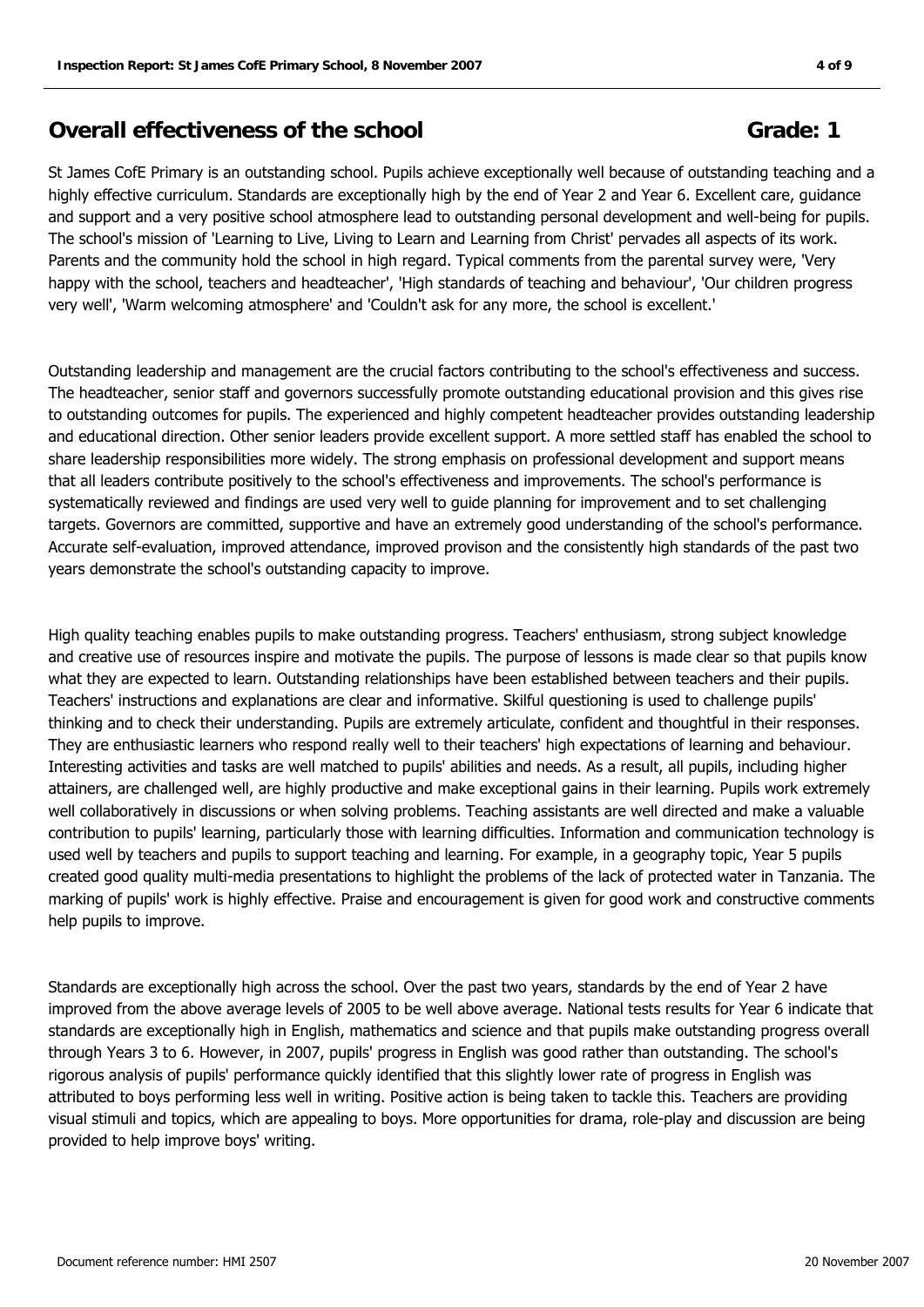The curriculum contributes exceptionally well to pupils' progress, enjoyment and to their personal development. There are good links between subjects, which add meaning and relevance to pupils' learning. Provision for art is a strong feature and there are varied and high quality displays of pupils' work across the school. A good range of additional activities contributes to pupils' interests and enjoyment. Residential trips for Years 5 and 6 provide new outdoor activities. The teaching of French adds an interesting dimension to pupils' learning and cultural development. School clubs include ballet, football, gymnastics and mathematics. A few pupils and parents feel that there is scope to extend the range of clubs offered. The inspection and school agree with these comments.

Care, guidance and support make an outstanding contribution to pupils' academic and personal development. Very effective systems to assess and track pupils' attainment have been established. This provides teachers with a good overview of how well each pupil is doing. Pupils are set specific personalised learning targets in English and mathematics so that they know what they are working towards to improve. Pupils' spiritual, moral, social and cultural development is outstanding. Pupils thoroughly enjoy school and this is reflected by their enthusiastic participation in lessons and their well above average attendance. This represents a significant improvement because attendance levels were only average at the time of the last inspection. Pupils are friendly, polite and show considerable care and respect for others. High expectations by staff, outstanding relationships and well-known systems of rewards lead to exemplary behaviour. A parent commented, 'The school has a strong positive ethos which contributes to good discipline. I feel my child is learning in a safe secure environment.' Pupils show an excellent understanding of the importance of healthy eating, taking regular exercise and keeping safe. They thrive on additional responsibilities such as being playground buddies, prefects or house captains. Members of the school council take their responsibilities seriously and have contributed to improving outdoor playground equipment and organising fund-raising. Pupils contribute well to the local and wider community by raising money for charities such as Children in Need. Pupils at St James are extremely well prepared for the future because, by the time they leave, they posses outstanding literacy and numeracy skills. In addition to these, their personal and social skills are exceptionally well developed.

#### **Effectiveness of the foundation stage <b>Grade:** Grade: 1

Children enter the Nursery with attainment above that expected at this stage. Inspirational teaching and an exciting curriculum enable children to make exceptionally good progress in all areas of learning. A wide range of stimulating activities are planned and teachers and teaching assistants provide a highly effective blend of direct teaching and allowing children to explore, work independently and be creative. By the end of Reception, children have acquired high levels of skills, which prepare them extremely well for the next stage of learning.

### **What the school should do to improve further**

In the context of the school's high standards and outstanding achievement:

● Ensure that teaching and the curriculum enables the boys, as well as the girls, to make exceptionally good progress in writing in Years 3 to 6.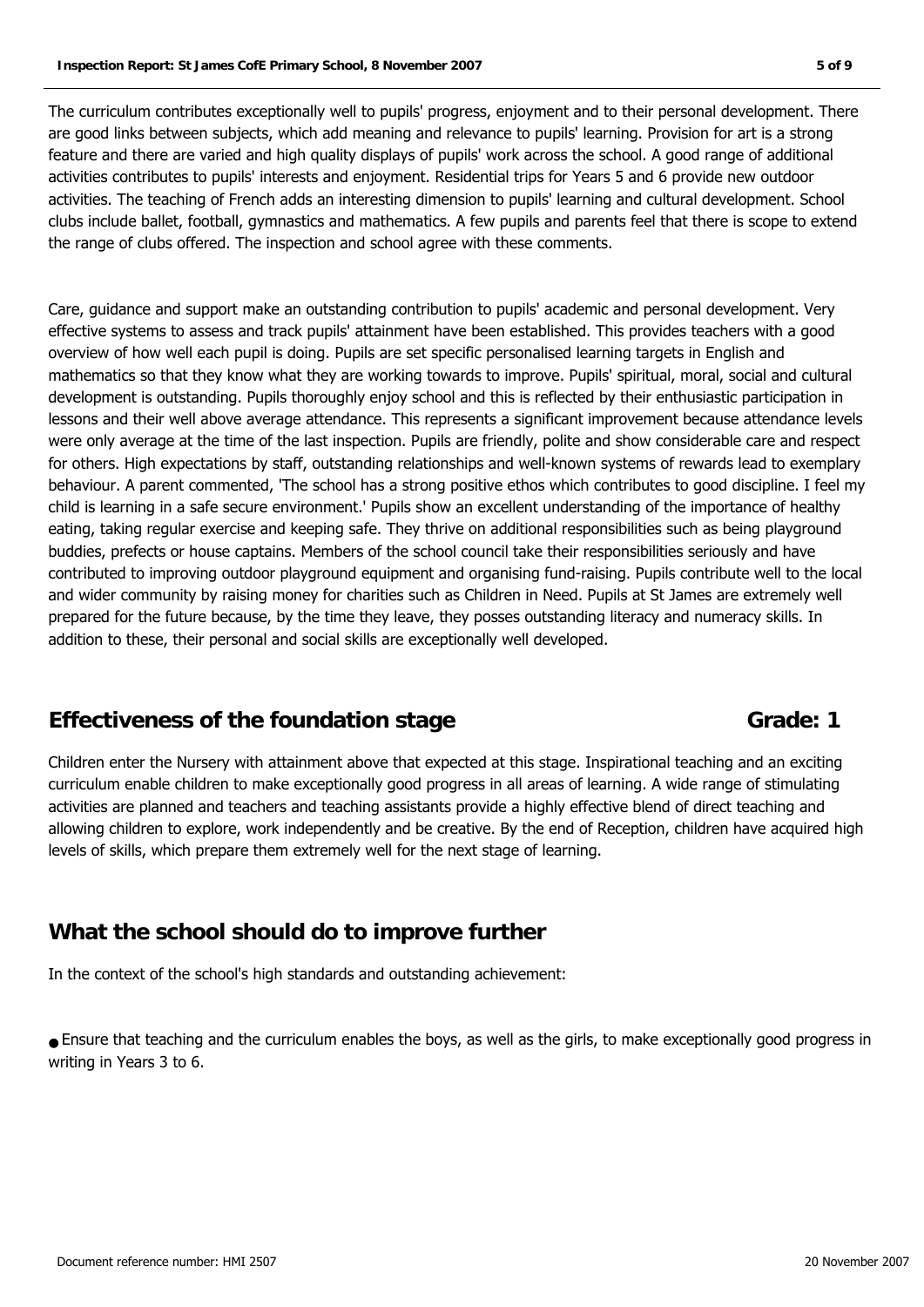**Any complaints about the inspection or the report should be made following the procedures set out in the guidance 'Complaining about inspections', which is available from Ofsted's website: www.ofsted.gov.uk.**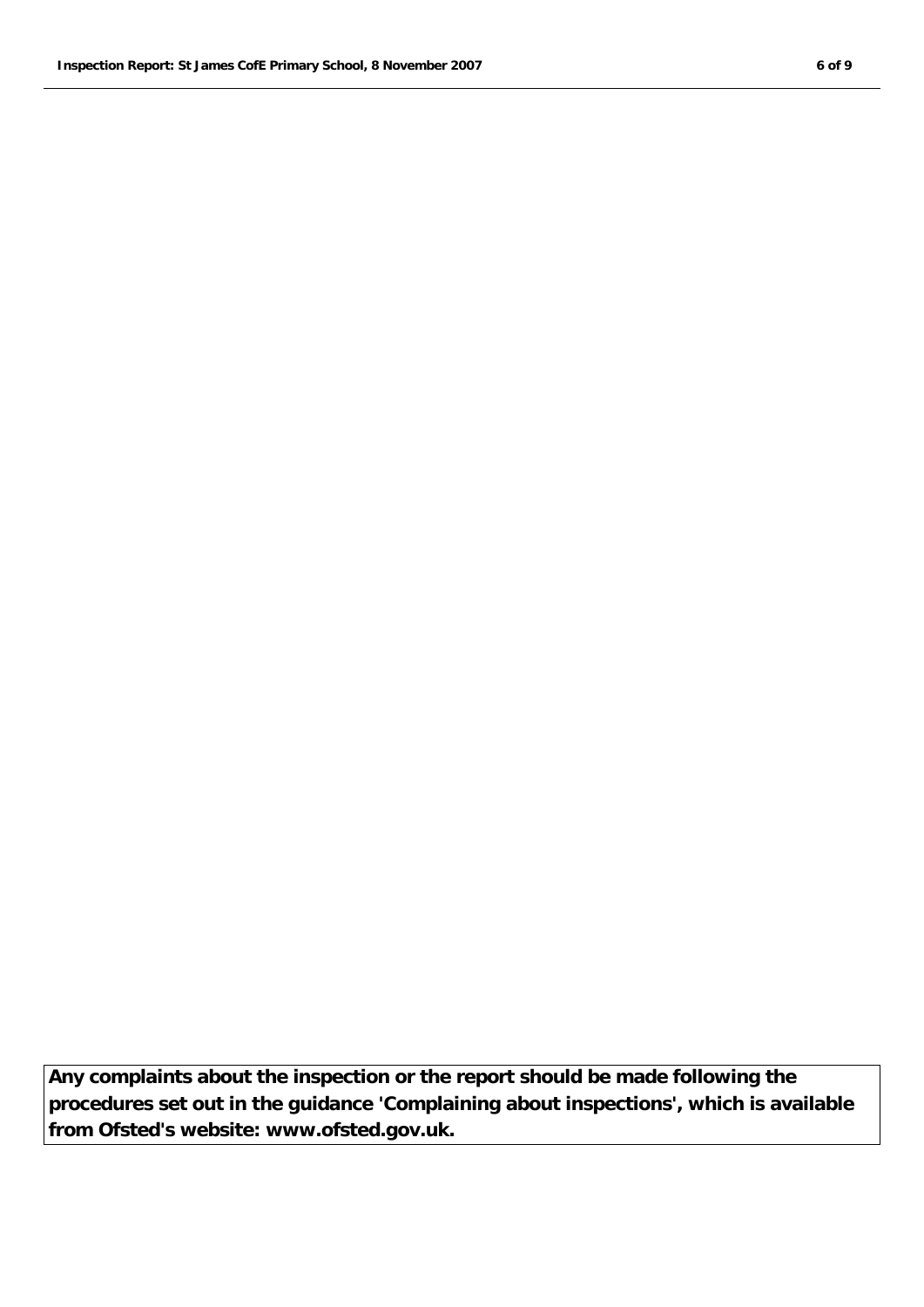## **Inspection judgements**

| Key to judgements: grade 1 is outstanding, grade 2 good, grade 3 satisfactory, and | l School |
|------------------------------------------------------------------------------------|----------|
| grade 4 inadequate                                                                 | Overall  |

#### **Overall effectiveness**

| How effective, efficient and inclusive is the provision of education, integrated care<br>and any extended services in meeting the needs of learners? |     |
|------------------------------------------------------------------------------------------------------------------------------------------------------|-----|
| Effective steps have been taken to promote improvement since the last inspection                                                                     | Yes |
| How well does the school work in partnership with others to promote learners' well-being?                                                            |     |
| The effectiveness in the Foundation Stage                                                                                                            |     |
| The capacity to make any necessary improvements                                                                                                      |     |

#### **Achievement and standards**

| How well do learners achieve?                                                                   |  |
|-------------------------------------------------------------------------------------------------|--|
| The standards <sup>1</sup> reached by learners                                                  |  |
| How well learners make progress, taking account of any significant variations between groups of |  |
| learners                                                                                        |  |
| How well learners with learning difficulties and disabilities make progress                     |  |

#### **Personal development and well-being**

| How good is the overall personal development and well-being of the learners?                       |  |
|----------------------------------------------------------------------------------------------------|--|
| The extent of learners' spiritual, moral, social and cultural development                          |  |
| The extent to which learners adopt healthy lifestyles                                              |  |
| The extent to which learners adopt safe practices                                                  |  |
| How well learners enjoy their education                                                            |  |
| The attendance of learners                                                                         |  |
| The behaviour of learners                                                                          |  |
| The extent to which learners make a positive contribution to the community                         |  |
| How well learners develop workplace and other skills that will contribute to their future economic |  |
| well-being                                                                                         |  |

#### **The quality of provision**

| How effective are teaching and learning in meeting the full range of learners' needs?                |  |
|------------------------------------------------------------------------------------------------------|--|
| How well do the curriculum and other activities meet the range of needs and interest<br>of learners? |  |
| How well are learners cared for, guided and supported?                                               |  |

#### **Annex A**

 $^1$  Grade 1 - Exceptionally and consistently high; Grade 2 - Generally above average with none significantly below average; Grade 3 - Broadly average to below average; Grade 4 - Exceptionally low.

All white boxes must be completed. The grey boxes are used wherever the inspection team has sufficient evidence to come to a secure judgement.

 $2$  IE - denotes that insufficient evidence was available to inspectors for a judgement to be made.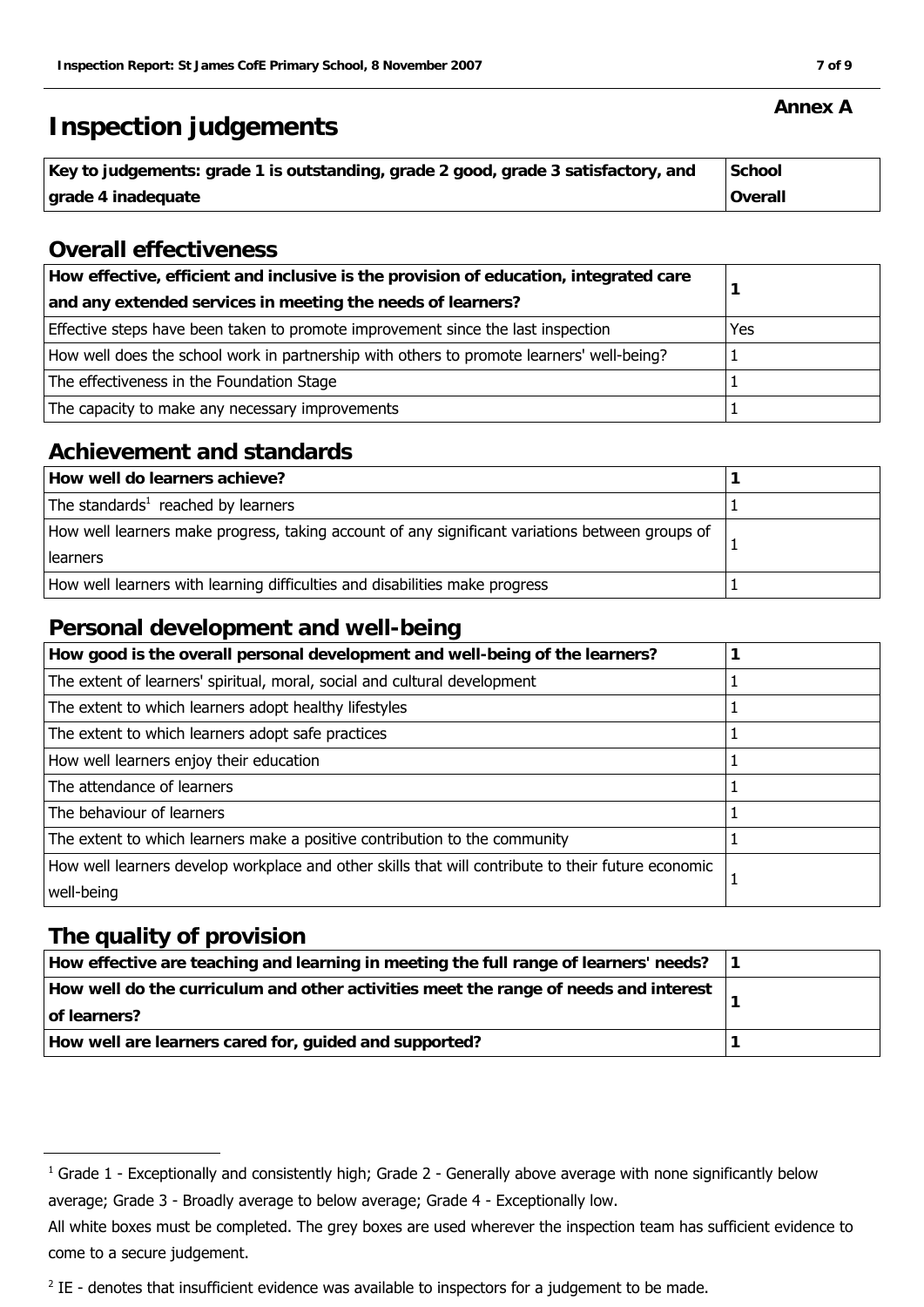## **Leadership and management**

| How effective are leadership and management in raising achievement and supporting                   |            |
|-----------------------------------------------------------------------------------------------------|------------|
| all learners?                                                                                       |            |
| How effectively leaders and managers at all levels set clear direction leading to improvement and   |            |
| promote high quality of care and education                                                          | л.         |
| How effectively leaders and managers use challenging targets to raise standards                     |            |
| The effectiveness of the school's self-evaluation                                                   | 1          |
| How well equality of opportunity is promoted and discrimination tackled so that all learners        | 1          |
| achieve as well as they can                                                                         |            |
| How effectively and efficiently resources, including staff, are deployed to achieve value for money | $\vert$ 1  |
| The extent to which governors and other supervisory boards discharge their responsibilities         | 1          |
| Do procedures for safeguarding learners meet current government requirements?                       | <b>Yes</b> |
| Does this school require special measures?                                                          | No         |
| Does this school require a notice to improve?                                                       | No         |